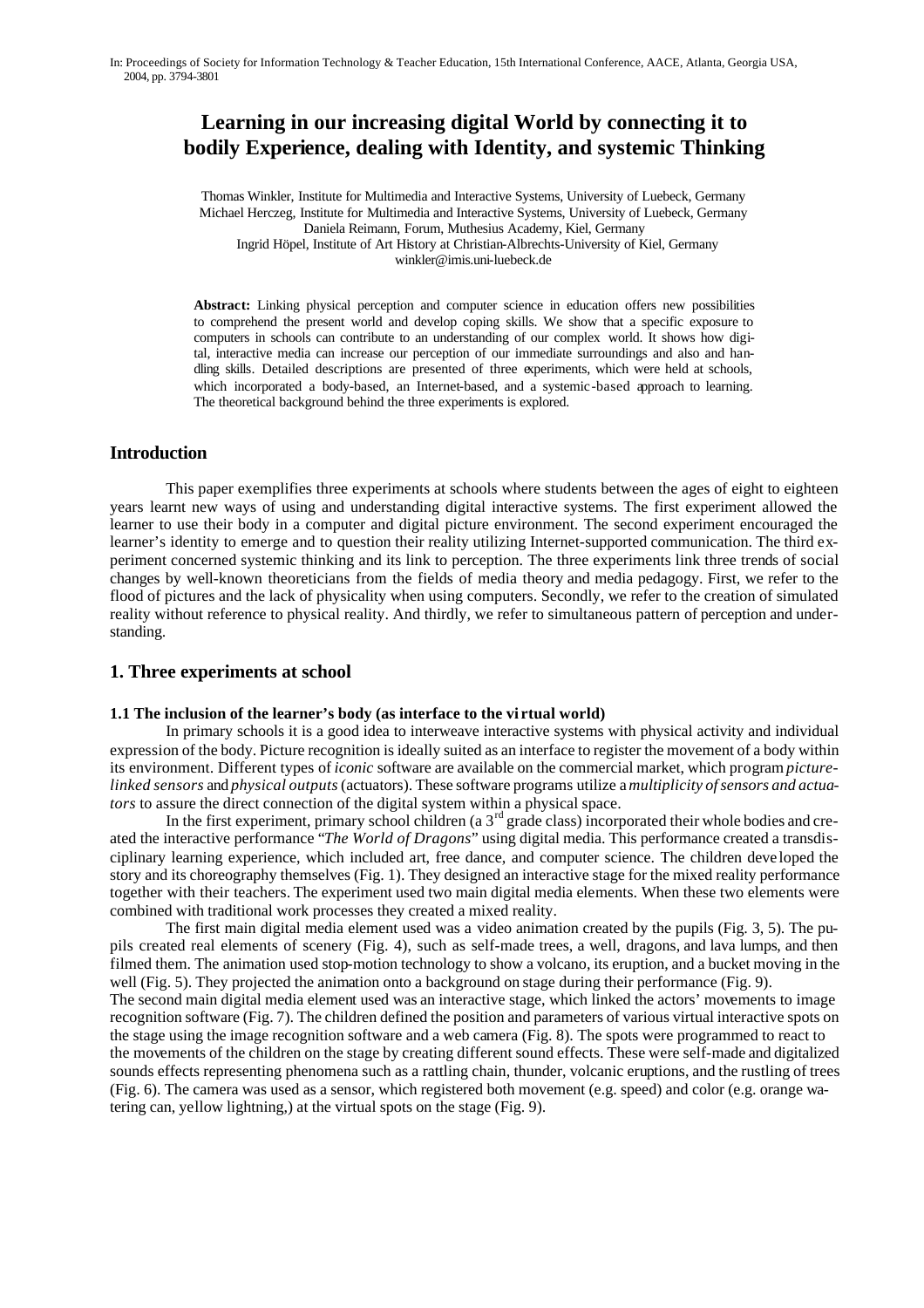



**Fig. 4**: Creating the physical model of the dragons' world



**Fig. 7**: Recognition of movement and assigning sound effects for each event



**Fig. 1**: Inventing the story **Fig. 2**: Advancement of physical expressiveness



**Fig. 5**: Animating of the bucket of the well



**Fig. 8**: Defining the virtual spots on the stage



**Fig. 3**: Creating the animations with soft toys



**Fig. 6:** Developing and recording sound effects



**Fig. 9**: After the orange spot (watering can) initializes the rattling of the wells chain sound effect, a child scoops water in time with the animation

The project culminated with the interactive performance, "The World of Dragons". The children wore dragon costumes, acted out various gestures, and moved to music by Sergej Prokofjew. The music and the background projection, and in particular the iconic software programming, structured the narration and the actors' physical expression. The iconic programming also created an opportunity for the actors to understand abstract modeling.

In this way, their real world became the interface to a virtual and abstract world. Their physical environment was digitally enriched through a software interpretation. The software triggered events, which the actors reacted with. Thus, the discovery and use of virtual space was closely interwoven into the children's immediate environment.

The children acquired practical, artistic, musical, and computer skills in a self-determined, playful, and highly motivated learning environment. In a context such as ...The World of Dragons", pupils acquire in very short time duration an intense and competent understanding about how to create digital media (e.g. sound, images, and animation). They learn to understand a computer as a self-shapeable self-programmable media.

#### **1.2 Forming identity and questioning the reality of Internet-supported communication and acting space**

The mediated design of reality and our experience within this reality affect more and more our communicative behavior. People reconstruct their traditional cultures, their circumstances, and social being to incorporate the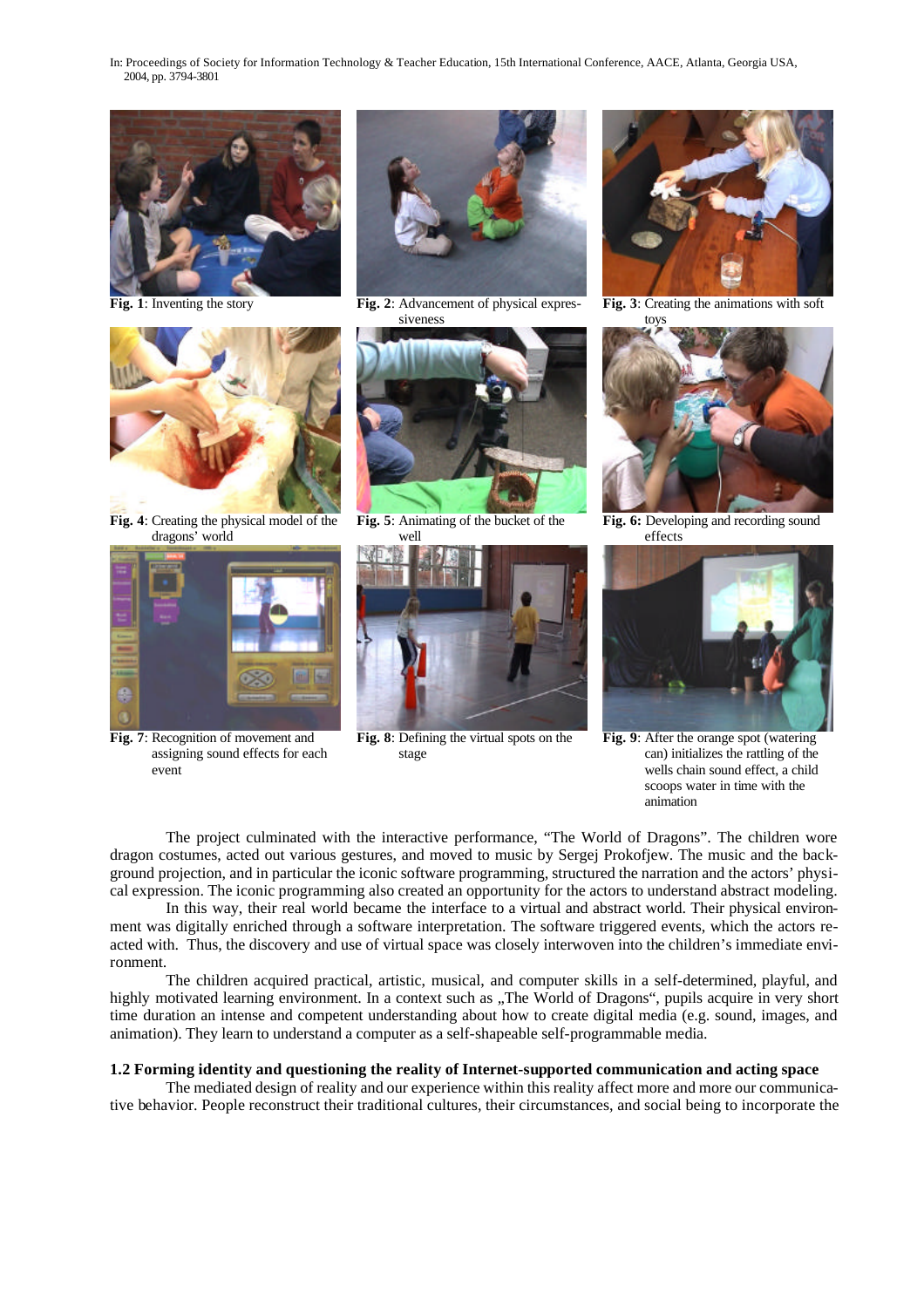influences of the digital world. ArtDeCom provided the artistic and technical scaffolding for a group of 9<sup>th</sup> graders at an integrated comprehensive school to experiment with interactive 3D spaces and avatars. The purpose of the experiment was to encourage the participants to reflect upon the connection between reality and their own identity. Therefore the students built, in a context of physical space, the interactive environment, "*Real or Unreal – Who cares Anyway?*"

One of the main intentions of the project was to encourage the students to reflect on issues of spaces and current digital forms. Furthermore, they were to analyze the differences and similarities of physical and virtual spaces by converting digitally extended room installations into a 3D-Internet world and then projecting this world back into their physical environment. They experimented with different forms of self-representation in a physical, as well as a digital space.

The first phase of the project showed the participants how to combine physical and virtual space by digitally augmenting self-constructed physical objects and transferring them, as digital models, into virtual space. The students constructed real 3D objects (e.g. a mobile telephone) and made short video clips of them (Fig. 10). This was done with the help of *LEGO-MindStorms Vision Command* hardware and software products. Next, a physical object (i.e. a spider the pupils created) was digitally extended with the help of an instruction microcomputer *RCX*, an acoustic sensor, two small bulbs, and sound effects (e.g. peeping sounds) (Fig. 11). The students then constructed and digitalized (scanned) holograph drawings (Fig. 15).



**Fig. 10**: Short film about the softsculpture, realized with *LEGO-Vision Command* 



**Fig. 11**: A real animated soft-sculpture, programmed with *LEGO-MindStorms RIS*



**Fig. 12**: Coloring with *Alice Paint* a 3D object (a refrigerator) drawn with *Teddy*



**Fig. 13**: A student creates himself as an avatar with *AvatarLab*



**Fig. 16**: Digitalizing a soft-sculpture with *PhotoModeler Lite*



 $= 1.88941$ **Fig. 14**: Creating an 3D Internet space with *Adobe Atmosphere*



**Fig. 17**: Converting a 3D object from one digital format to another



**Fig. 15**: Inserting holograph drawings in *Atmosphere*



**Fig. 18**: A visitor meets Rudolf in the Internet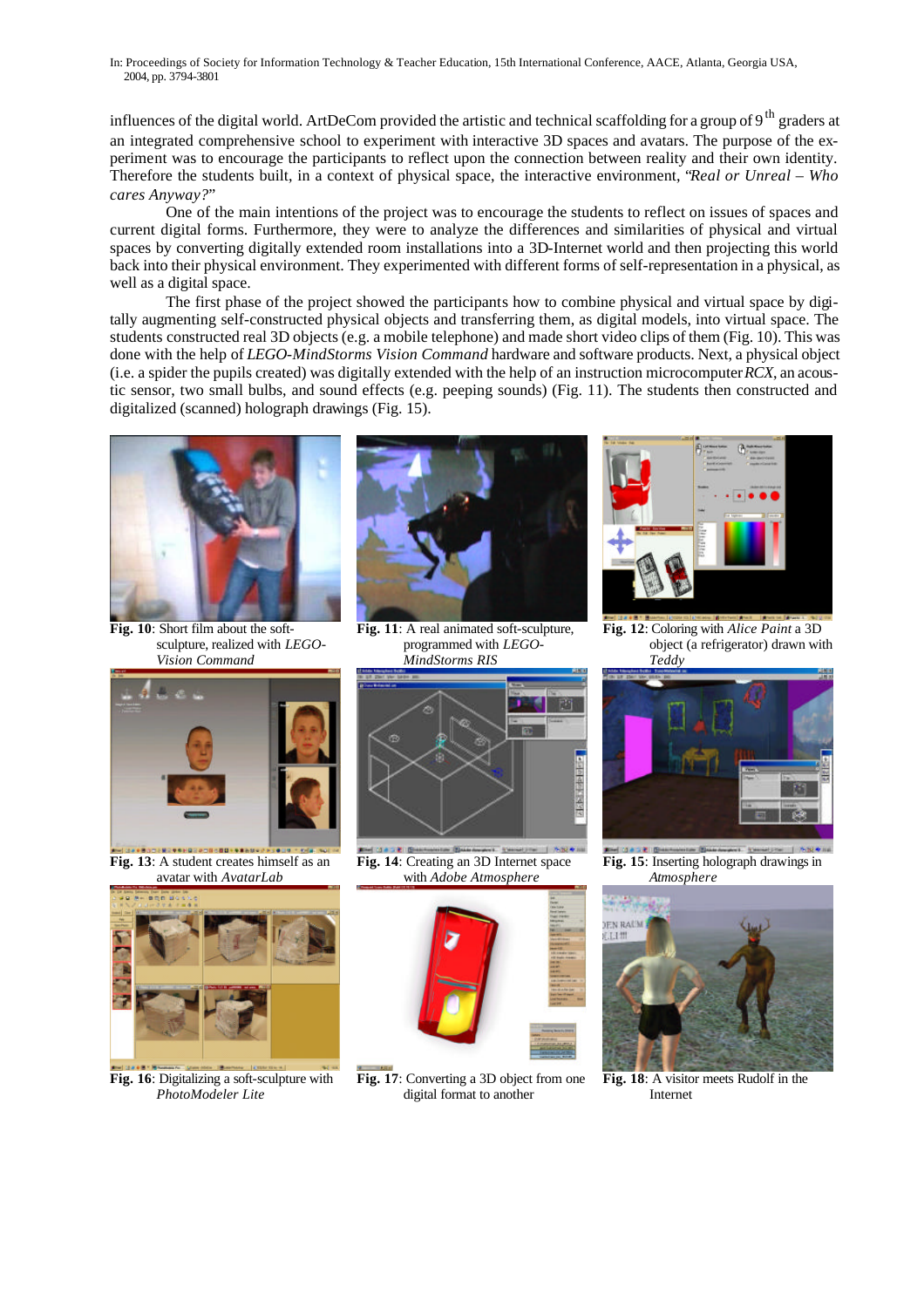The next phase of the project required the student to digitally create 3D objects (e.g. a refrigerator). They used the programs *Teddy* and *Chameleon*, as well as *Alice Paint*, to draw and color these 3D objects (Fig. 12). The pupils not only drew 3D objects, they also scanned certain three dimensional objects with the *FotoModeler Lite* software using a photo-optical method (Fig. 16). These digitalized 3D objects were converted with the aid of the program *Viewpoint Builder* (Fig. 17) and integrated into the 3D space that was created using of the program *Adobe Atmosphere* (Fig. 14, 15).

The students then created avatars (Fig. 13). They were either digital 3D representations of the students or completely fictitious 3D figures (e.g. Rudolf the Reindeer) (Fig.18). These figures were animated with the help of the software program *AvatarLab*. A spontaneous rap song that was supposed to be performed online by an avatar inspired the pupils to record more self-created rap songs for the installation.



**Fig. 19**: Students physically partaking in the projection of a digital world in the Internet







**Fig. 21**: A stroll through an Internet world, projected on a bunker near the school

The pupils learned in small groups how to creatively operate the software and how to convey their knowledge to their fellow students. Analogue and digital projections mixed real and digitally extended objects in the same installation. The digitalized objects, spaces, and avatars of one's self (i.e. own image) presented the digital world with physical objects within a physical space (Fig. 19, 20, 21). Thus the fusion of digital and physical activity and space challenged the participants and viewers to reflect upon the roles of self-identity and materialism within their immediate environment.

#### **1.3 Systemic thinking linked to perception**

In the third experiment students developed *digital models* of abstract *complex behavior patterns* using *iconic* programming. The premise was to implement and support systemic thinking in a learning environment. An interactive environment, "SystemWusel", was implemented and tested in a teaching project with 13th graders. They developed four objects, or "beings", of different sizes, called "Wusels" we re hung in mid-air from a steel girder in an empty lift shaft at the Media Docks. A microcomputer (i.e. RCX) represented the "brain" of every Wusel (Fig. 25). Each Wusel was programmed to interact digitally within its physical surrounding.

The initial challenge for both the students and the teachers was to establish which environmental occurrences or parameters would influence the digital models and integrate these influences in the planning phase (Fig. 26). The movements, optical, and acoustical reactions of the Wusels were generated/caused by the intensity of sounds the visitors made. A sensor found inside of a container on the floor (Fig. 29) captured the intensity of the sounds. A microcomputer (MC1), mounted inside of the container, analyzed and digitalized the input data. This digital data was transmitted to microcomputers (MC 2-5) located in the Wusels, as well as to microcomputers (MC 6-7) mounted to a ceiling **Fig. 22**: Microcomputers location in the structure, which controlled motors moving the Wusels (Fig. 30, 31).



Wusel system

The system's complex behavioral patterns were influenced by the visitors' movements (e.g. stepping, talking, closing doors) within the Wusels' surrounding (Fig. 23). The Wusels were programmed to adapt both individually and collectively their behavior to their environment. Each Wusel initiated a different behavior depending on the sound level created by the viewer. Collectively though, the four Wusels reacted to a "herding" signal, or a peak sound level, in a manner signifying panic or fear.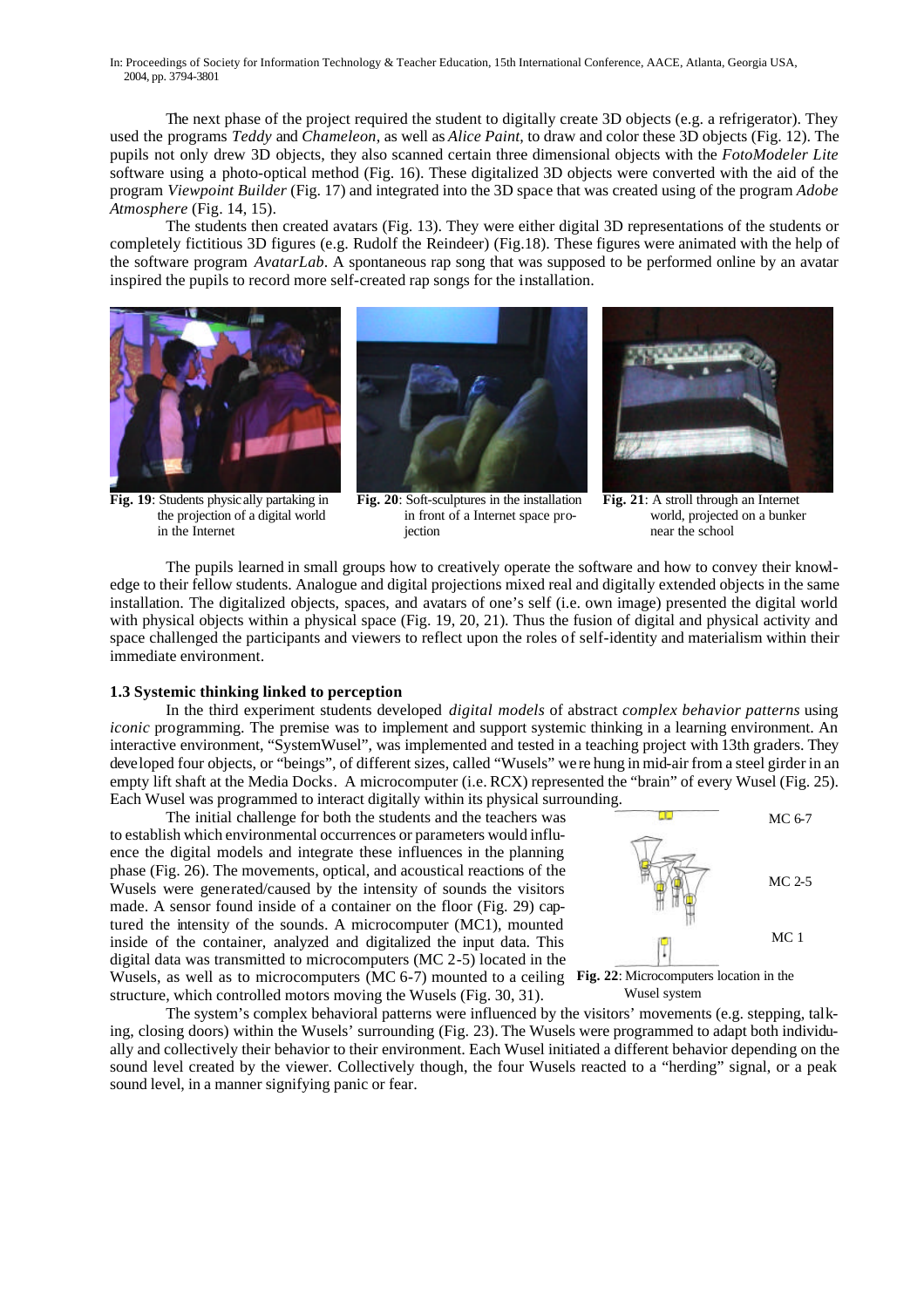The Wusels were constructed so that their looks reflected their personalities and then they were given different nicknames (e.g. Cheeky, Brave-heart, Chicken Little, or Dumpy) (Fig. 24). Each Wusel interacted differently to the sounds caused by the viewers by demonstrating different types of motion, sound and blinking lights.



**Fig. 23**: The Wusel system at the staircase **Fig. 24**: Brave-heart **Fig. 25**: The RCX inside a Wusel



**Fig. 26**: Conceiving the interactive installation









**Fig. 27**: Programming & calculating **Fig. 28**: Programming the program can be directly tested in the real physical world.



**Fig. 29**: The container of the sound sensor and microprocessor (MC 1)



**Fig. 30**: The construction which supports the hanging Wusels



**Fig. 31**: Motors with rotation sensors and two microprocessors (MC 6-7)

The behavior of the Wusels emulated certain human or animal behavior. Their activity was calm, curious, excited, or fearful. When there were no viewers or when the viewers were not making any noise, the Wusels were barely active (i.e. calmly) – they beeped and blinked occasionally. Low intensity sounds made them become curious. They beeped and blinked more rapidly and they started to move at different speeds from the first floor towards the ground floor respective to the character traits. When it got louder, they became excited and started to bounce up and down. When it got too loud, they became scared and rapidly climbed up to the second floor.

Sounds of middle intensity (e.g. curious or excited) caused different behaviors in each individual Wusel. The Wusels expressed these *secondary forms of behavior* by reacting differently to the same input. In the *higherranking form of behavior* (e.g. fearful) they all adopted simultaneously the same type of behavior: just like in herds in nature. "Chicken little" was the most fearful of all.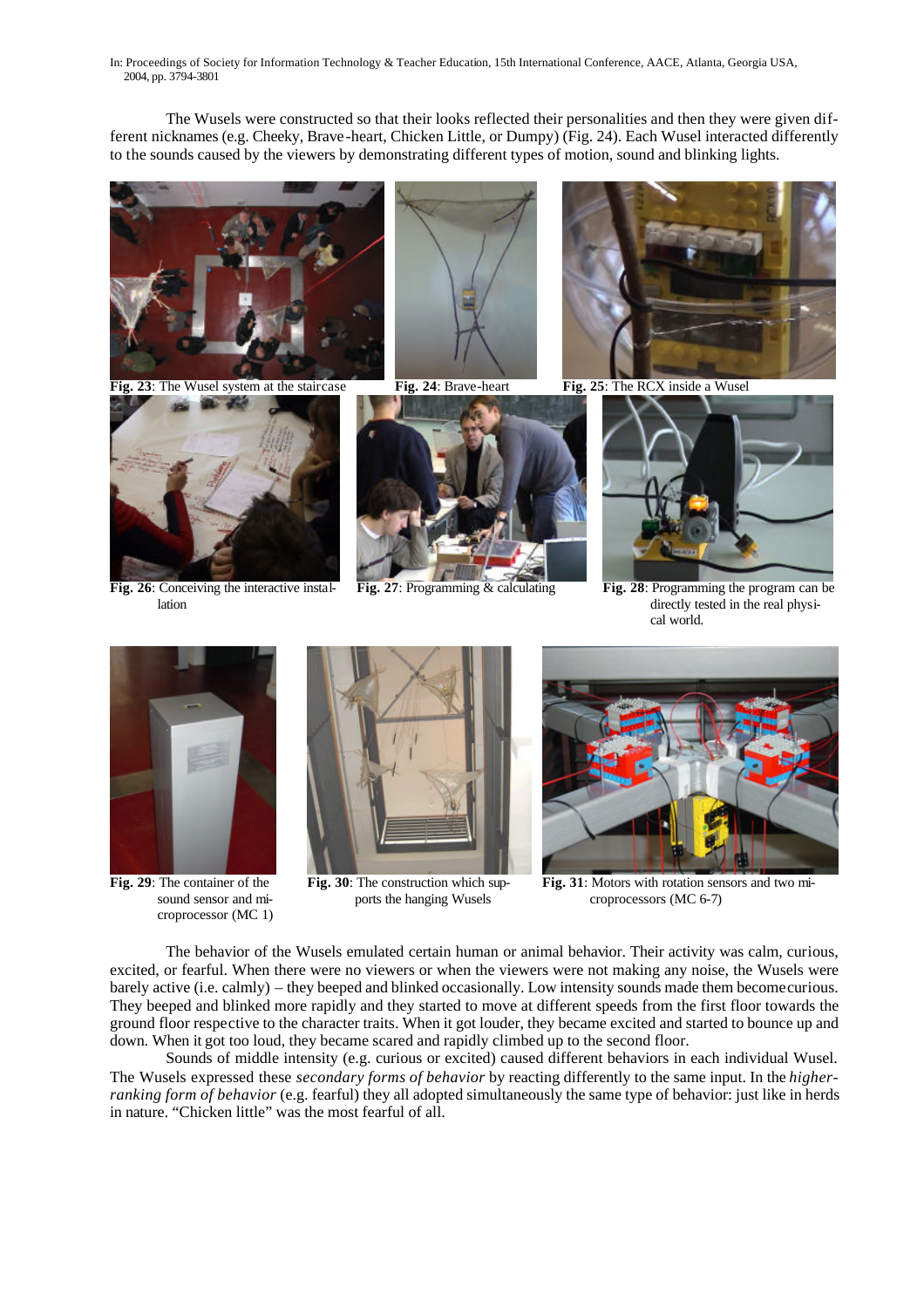Each of the four Wusels was moved by two motors, which were mounted on a metal structure suspended from the ceiling on the top floor of the staircase (Fig. 30). Two RCXs (MC 6-7) received infrared data signals from the RCX (MC 1) on the ground floor (Fig. 29). All the functions of the motors and the Wusels were programmed with the software '*RoboLab*' (Fig. 27).

This software product presents visualizing fragments of code on the pc screen (iconic programming) (Fig. 32). The program developed by the students on the pc was transferred to a microcomputer (e.g. MC 1) via an infrared-connection. Each microcomputer communicated with other microcomputers in the system. The students were successfully able to implement artistic concepts, model construction, and a complex system design into an interactive environment.



**Fig. 32**: Fragment of the *RoboLab* program (e.g. Cheeky's motion control)

The Wusels were suspended on Kevlar leashes and they had a 10V power supply. Each of the four Kevlar leashes was manipulated by the two micro-motors on the ceiling structure. At the other end of each leash there was a counter weight to assist the motors in moving the Wusels (Fig. 30).

The Wusels expressed their individuality not only through their context-adapted behavior, but also through material being (Fig. 23, 24, 25, 30, 31). The students used both natural and industrial materials. They used, for example, willow branches and hemp ropes, as well as plastic films, transparent plastic globes, and red Kevlar leashes to visualize the intertwining of nature and technology. *Sytemic* thinking and action enabled the students to successfully complete a project of this complexity.

## **2. Theoretical background of the three experiments at school**

It has been recognized for a fairly long time now that the use of digital media is usually marked by the following three moments:

## **2.1 An increasing flood of pictures and the lack of physicality while using computers**

Nowadays, computers are able to create a simulated reality, which has *no reference in the physical world*  (Virilio, 1984). The limited use of the body (discarnatism) alters the relationship we have with our physical world, as well as with other human beings (von Henting, 2002, p.255). The borders of physical reality as we have experienced up to now begin to dissolve. *The way we interact with computers and digital networks* contributes greatly in this process.

Computers and digital networks gain in importance in how we play, learn, and communicate with other, but, in many sense, we have left our bodies behind. We increasingly communicate and handle using symbolic and abstract information in our daily life. The question is whether this form of communication is suitable for us as human beings. *The basis of our existence is and will remain the physical world*. The rapidly expanding, interactive *image and sound worlds of multimedia* shifts the handling process into a space beyond the bodily existence that we are accustomed to.

Ultimately, for us, human beings, existence is directly and intuitively linked to "*here and now*": to our physical surrounding. There is no world for us without the body. On the other hand, we can experience only through mediators the world we live in. We need to simulate the reality through our brains just like we need the reality itself (von Foerster, 1985). ArtDeCom's goal was to create a learning environment where teachers and school children could experiment with art, technology, and mixed media to learn and build informatic models as an integral part of their physical world.

#### **2.2 Creating simulated reality without reference to physical reality**

The new digital networks bestow such an *abundance of data* that many people feel they are being clobbered over the head with it. Other people, often young people, are fascinated and are drawn into the new virtual worlds and digital realities. The digital media deprives us of self-determined handling options. They offer us the possibility of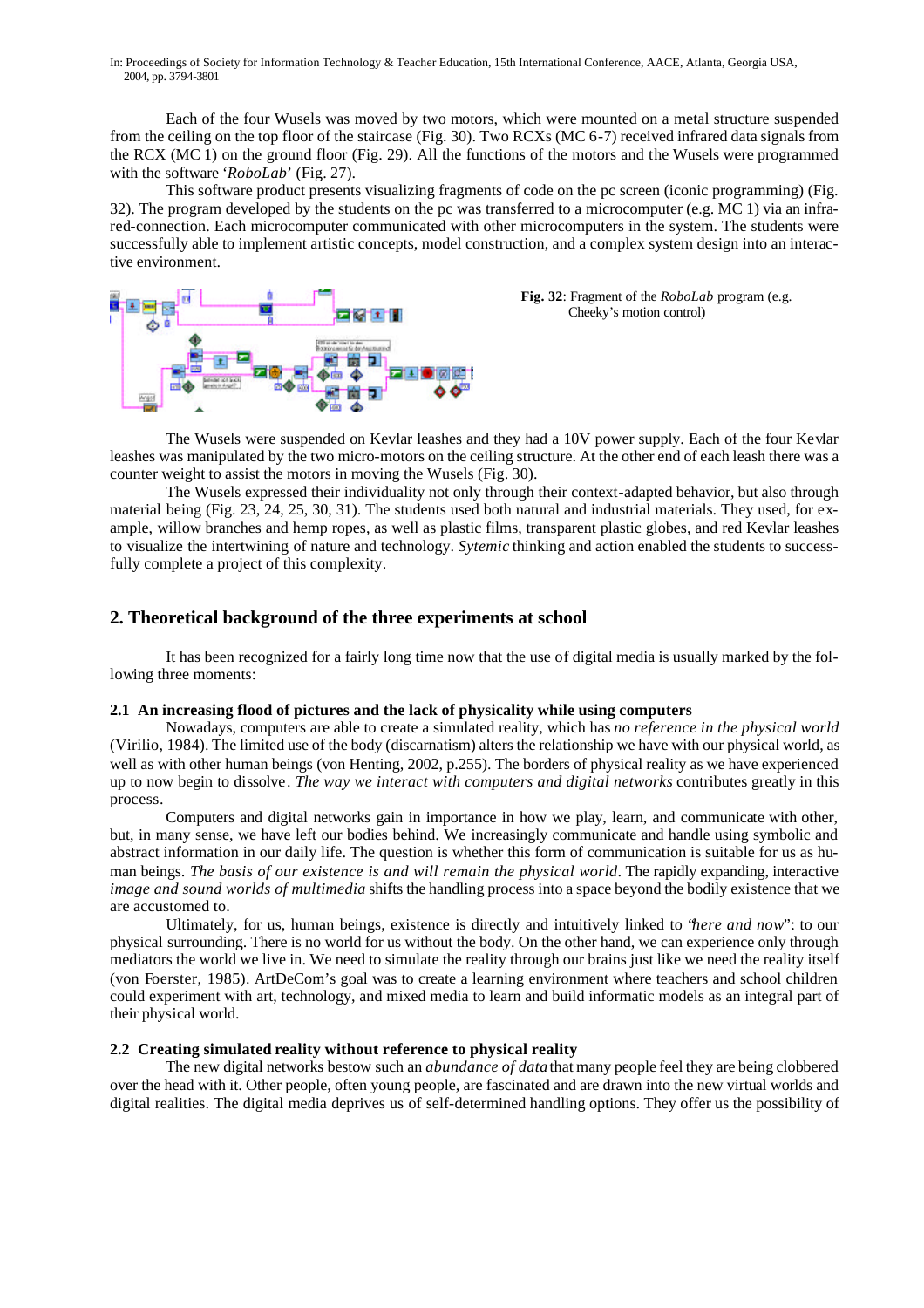understanding technological advancements in network, digital pictures and realities, but they do not offer us a learning platform to understand the consequences of these developments.

The wide range of technological advancements, such as, cell phones, multi-player Internet games, etc, influences the social behavior of children and teenagers. Not only parents, but also many teachers, feel that they are inadequately prepared to compete or to instruct the children about how to intelligently use these digital influences.

This lack of clarity within our schools occurs, in part, because the academics today have contradictory theories about how we should assess the influence of new media. For example, *von Henting* calls attention to the fact that the new "interactivity" of the network and of the computer games only educates the spectator mentality (von Henting, 2002, p.97). He is a strong advocate that children need to explore with their seven senses and not with a keyboard within their learning environment. *Florian Rötzer* (Rötzer, 1997, p.149), on the other hand, theorizes, in reference to *Gerard Schulze*, that interactive computer games are part of a new emerging *ludic culture*. His theory stipulates, for example, that computer games have become a *paradigm for processes of human interaction*, not only with media, but also with system elements and complex systems (von Foerster, 1985). These influences change not only society, or cultural techniques of perception, memory, interactivity, but also change us, as individuals and our respective identity (de Kerckhove, 1991, p.73). Projects such as ArtDeCom create a learning environment where teachers were able to teach school children how to develop artistic and technological skills using new forms of computers and Internet-supported communication in mixed realities.

## **2.3 Thinking in simultaneous models of perception and comprehension**

The world, which we acknowledge, in which *simultaneous interactions* in economy and society take place, is strongly influenced by digital systems. It is important to implement systemic thinking within our school system instead of thinking in terms of causalities and sequential patterns as they are still taught nowadays. In our rapidly changing society *thinking in simultaneous models of perception and comprehension* (Fassler, 1999) is required in order to be able to manage current and future type of problems.

# **Conclusion**

Linking physical perception and computer science in education offers new possibilities to comprehend the present world and develop coping skills. We created a learning environment where the students and teachers could discover the direct connection betwe en digital systems within a physical space.

Digitalized objects, spaces, and avatars presented projected in a digital world as well as in a physical space define new forms of thinking. The fusion of digital and physical activity and space can teach us how to reflect upon the roles of individual identity and materialism within our immediate environment.

In order to develop network thinking (in terms of Vester, 2002) in our schools, requires that knowledge is self-generated, cooperative and project-oriented. Only in this way can the level of symbolic thinking and handling increase. This is why we promote differentiating between reasoning patterns and understanding patterns in the project-oriented and physically-consolidated learning environment. This way it is possible for school children to understand their globally networked surroundings.

## **References**

Fassler, M. (1999) *Cyber-Moderne. Medienevolution, globale Netzwerke und die Künste der Kommunikation*, Wien/New York

von Foerster, H. (1985): *Epistemology and Cybernetics*, adaptation of lecture given at the Casa della Cultura, Milano, Italy

Henting, H. (2002), *Der technischen Zivilisation gewachsen bleiben*. Weinheim und Basel

De Kerckhove, D. (1991) *Brainframes: Technology, Mind, and Business*. Utrecht

McLuhan, M. (1995) *The Global Village*. Der Weg der Mediengesellschaft in das 21. Jahrhundert. Paderborn.

Maturana, H. / Varela, F (1990): *Der Baum der Erkenntnis*, Bonn